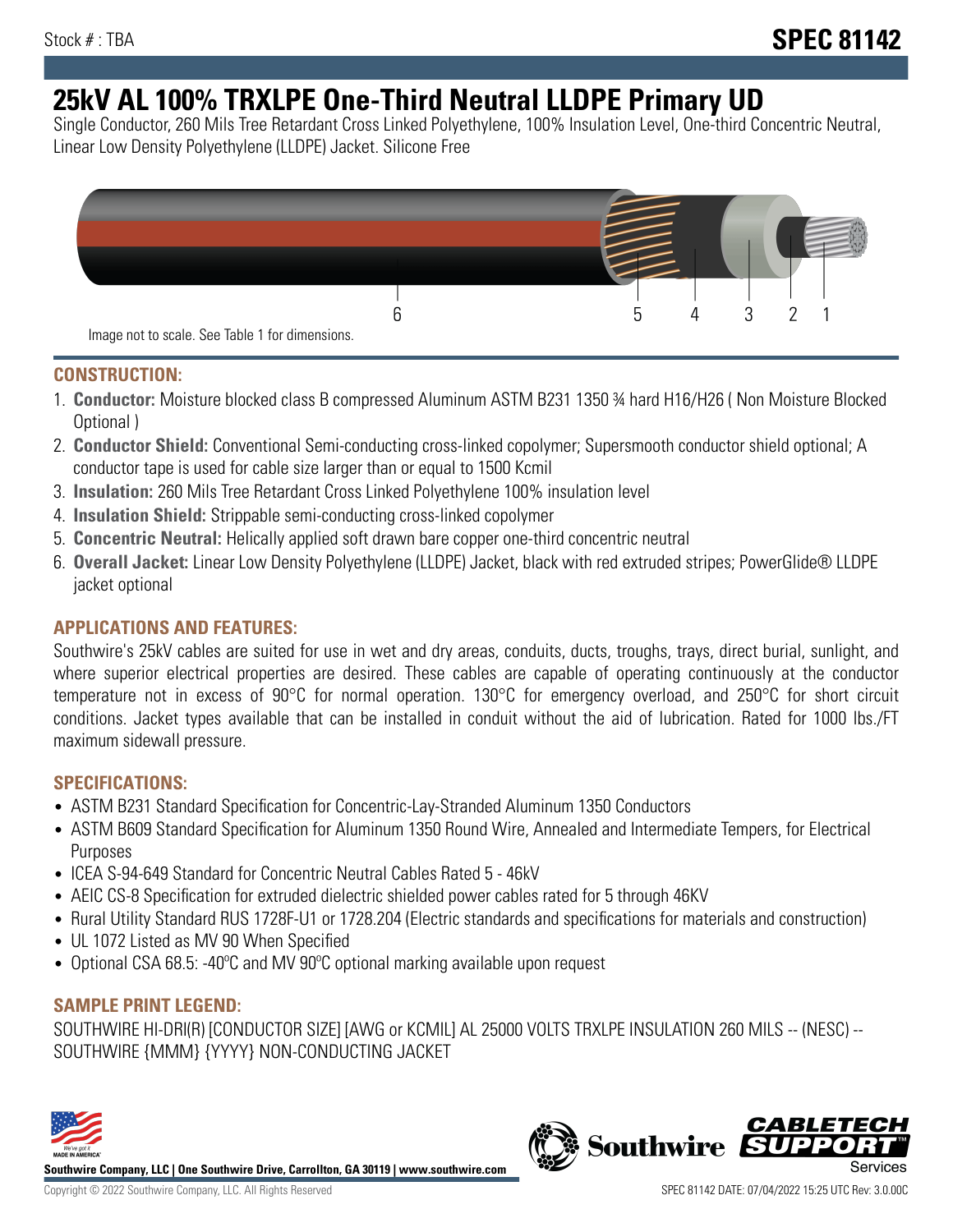#### **Table 1 – Weights and Measurements**

| <b>Stock</b><br>Number | Cond.<br><b>Size</b> | <b>Diameter</b><br>Over<br>Conductor | <b>Diameter</b><br>Over<br>Insulation | Insul.<br><b>Thickness</b> | <b>Diameter</b><br>Over.<br>Insulation<br><b>Shield</b> | Concentric<br><b>Neutral</b> | Neutral DC<br>Resistance<br>$25^{\circ}C$ | Jacket<br><b>Thickness</b> | Approx.<br>0D | Approx.<br>Weight    | Min<br><b>Bending</b><br>Radius | Max Pull<br>Tension* |
|------------------------|----------------------|--------------------------------------|---------------------------------------|----------------------------|---------------------------------------------------------|------------------------------|-------------------------------------------|----------------------------|---------------|----------------------|---------------------------------|----------------------|
|                        | AWG/<br>Kcmil        | inch                                 | inch                                  | mil                        | ınch                                                    | No. x AWG                    | $\Omega$ /1000ft                          | mil                        | inch          | Ib<br><b>Y1000ft</b> | inch                            | I <sub>b</sub>       |
| <b>TBA</b>             | (1)                  | 0.289                                | 0.846                                 | 260                        | 0.926                                                   | 6x14                         | 0.438                                     | 50                         | .154          | 550                  | 9.2                             | 502                  |

All dimensions are nominal and subject to normal manufacturing tolerances

◊ Cable marked with this symbol is a standard stock item

\* Pulling tension based on pulling eye directly connected to conductor

§ SuperSmooth Conductor Shield and CSA Listed

! SuperSmooth Conductor Shield

^ Solid Black Jacket

#### **Table 2 – Electrical and Engineering Data**

| Cond.<br>Size | 'DC.<br>Resistance<br>@25°C | AC<br>Resistance<br>$\oslash$ 90°C | Capacitive<br>Reactance @<br>60Hz | Inductive<br>Reactance<br>@ 60Hz | Charging<br>Current <sup>'</sup> | <b>Dielectric</b><br>LOSS. | Zero<br>Sequence<br>Impedance*    | Positive<br>Sequence<br>Impedance <sup>+</sup> | Short<br>Circuit<br>Current @<br>30 Cycle | Allowable<br>Ampacity in<br>Duct 90°C† | Allowable<br>Ampacity<br><b>Directly</b><br>Buried 90°C‡ |
|---------------|-----------------------------|------------------------------------|-----------------------------------|----------------------------------|----------------------------------|----------------------------|-----------------------------------|------------------------------------------------|-------------------------------------------|----------------------------------------|----------------------------------------------------------|
| AWG/<br>Kcmil | $\Omega/1000$ ft            | $\Omega/1000$ ft                   | $M\Omega^*1000$ ft                | $\Omega/1000$ ft                 |                                  | A/1000ft W/1000ft          | $\Omega/1000$ ft                  | $\Omega/1000$ ft                               | Amp                                       | Amp                                    | Amp                                                      |
|               | 0.211                       | 0.265                              | 0.065                             | 0.051                            | 0.222                            | 0.963                      | $ 0.580 + i0.234 0.266 + i0.051 $ |                                                | 2196.1                                    | 140                                    | 175                                                      |

\* Calculations are based on three cables triplexed / concentric shield / Conductor temperature of 90°C / Shield temperature of 45°C / Earth resistivity of 100 ohmsmeter

† Ampacities are based on Figure 7 of ICEA P-117-734 (Single circuit trefoil, 100% load factor, 90°C conductor temperature, earth RHO 90, 36" burial depth) ‡ Ampacities are based on Figure 1 of ICEA P-117-734 (Single circuit trefoil, 100% load factor, 90°C conductor temperature, earth RHO 90, 36" burial depth)

### **Table 3 – Weights and Measurements (Metric)**

| Stock<br>Number | Cond.<br><b>Size</b> | <b>Diameter</b><br><b>Over</b><br>Conductor | <b>Diameter</b><br>Over<br>Insulation | Insul.<br><b>Thickness</b> | <b>Diameter</b><br>Over<br>Insulation<br><b>Shield</b> | Concentric<br><b>Neutral</b> | Neutral DC<br>Resistance<br>$25^{\circ}$ C | <b>Jacket</b><br><b>Thickness</b> | Approx.<br>0D | Approx.<br>Weight | Min<br>Bending<br>Radius | Max Pull<br>Tension* |
|-----------------|----------------------|---------------------------------------------|---------------------------------------|----------------------------|--------------------------------------------------------|------------------------------|--------------------------------------------|-----------------------------------|---------------|-------------------|--------------------------|----------------------|
|                 | AWG/<br>Kcmil        | mm                                          | mm                                    | mm                         | mm                                                     | No. x AWG                    | $\Omega$ /km                               | mm                                | mm            | ka/km             | mm                       | newton               |
| <b>TBA</b>      | (1)                  | 7.34                                        | 21.49                                 | 6.60                       | 23.52                                                  | 6x14                         | l.44                                       | 1.27                              | 29.31         | 818               | 233.68                   | 2234                 |

All dimensions are nominal and subject to normal manufacturing tolerances

◊ Cable marked with this symbol is a standard stock item

\* Pulling tension based on pulling eye directly connected to conductor

§ SuperSmooth Conductor Shield and CSA Listed

! SuperSmooth Conductor Shield

^ Solid Black Jacket

# **Table 4 – Electrical and Engineering Data (Metric)**

| Cond.<br>Size | DC<br>Resistance<br>@25°C | AC<br>Resistance<br>$@90^{\circ}C$ | Capacitive<br>Reactance<br>@ 60Hz | Inductive<br>Reactance<br>@ 60Hz | Charging<br>Current | <b>Dielectric</b><br>Loss | Zero<br>Sequence<br>Impedance* | Positive<br>Sequence<br>Impedance* | Short<br>Circuit<br>Current @<br>30 Cycle | Allowable<br>Ampacity in<br>Duct 90°C1 | Allowable<br>Ampacity<br>Directly<br>Buried 90°C‡ |
|---------------|---------------------------|------------------------------------|-----------------------------------|----------------------------------|---------------------|---------------------------|--------------------------------|------------------------------------|-------------------------------------------|----------------------------------------|---------------------------------------------------|
| AWG/<br>Kcmil | $\Omega$ /km              | $\Omega$ /km                       | $M\Omega^*$ km                    | $\Omega$ /km                     | A/km                | W/km                      | $\Omega/1000$ ft               | $\Omega/1000$ ft                   | Amp                                       | Amp                                    | Amp                                               |
| (1)           | 0.6923                    | 0.87                               | 0.0198                            | 0.1673                           | 0.728               | 3.1594                    | $0.580 + j0.234$               | $0.266 + 0.051$                    | 2196.1                                    | 140                                    | 175                                               |





Copyright © 2022 Southwire Company, LLC. All Rights Reserved SPEC 81142 DATE: 07/04/2022 15:25 UTC Rev: 3.0.00C